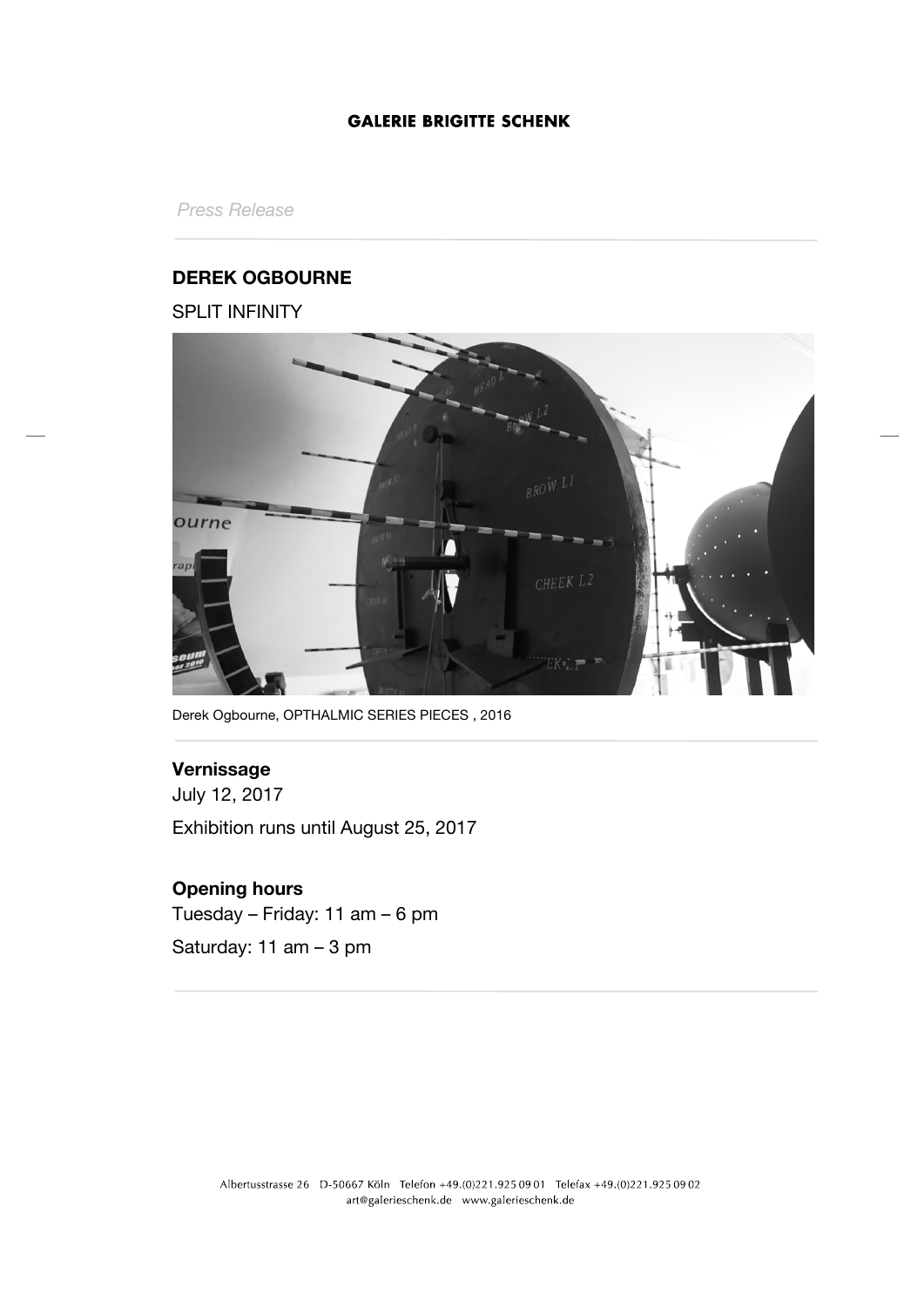### **GALERIE BRIGITTE SCHENK**

#### *English*

Derek Ogbourne's outstanding oeuvre encompasses an astonishing range of media – from monumental installations incorporating video, drawing and sculpture, to abstract painting and performance. At times exquisitely and delicately conceived, sublime and transcendent, other times rough or playful, his imaginative distinctive artworks where traditional, high-tech and low-tech media co-exist, give full voice to what it is to be human, on a perceptual, physical, and metaphysical level, immersing the viewer into visual experiences of powerful resonance. Split Infinity, Ogbourne's second solo show at Galerie Brigitte Schenk following his Museum of Optography in 2007, is a splicing together of artworks by the artist from the nineties to the present day. The artwork ranges from the extremely 'up close' physical videos in the nineties, to poetic, quiet, solitary photographs, to retro artefacts such as a beautifully crafted machine that fuses marquetry and technology and outlandish interactive machines that invite the viewer to optical adventures and paradoxes of perception, to the recently exhibited cool perceptual paintings of 2015. Ogbourne's work is always more than the sum of its parts. In speaking about the complexity of seeing, while creating an electrifying atmosphere of chaos, calm, beauty and focused moments of rationality that touches all the senses, these pieces disorient and expand our vision, and ultimately add new territory to the realm of the imagination.

### In the artist's words:

Split Infinity is a fractal idea. In my mind, this is the junction between two opposing directions which can be zoomed into, ad infinitum; it's the symmetrical order of things; the splitting of sound into stereo or binocular vision. It's the road that disappears on the horizon; the blank gaze into nowhere; the single colour field - all bringing to mind an idea of the infinite. This exhibition presents works from throughout my career, which together refine an ongoing visual problem of two unified contradictions. We see the uneasy union of two very different ideas that share strong similarities; the physical and psychological pairing to form one hybrid entity. The result is sometimes violent and u n s e t t l i n g, o t h e r t i m e s w a r m a n d transcendental, presented as a dichotomy between central and periphery visual fields as a visual assault that reminds us that what we fear maybe is just out of sight.